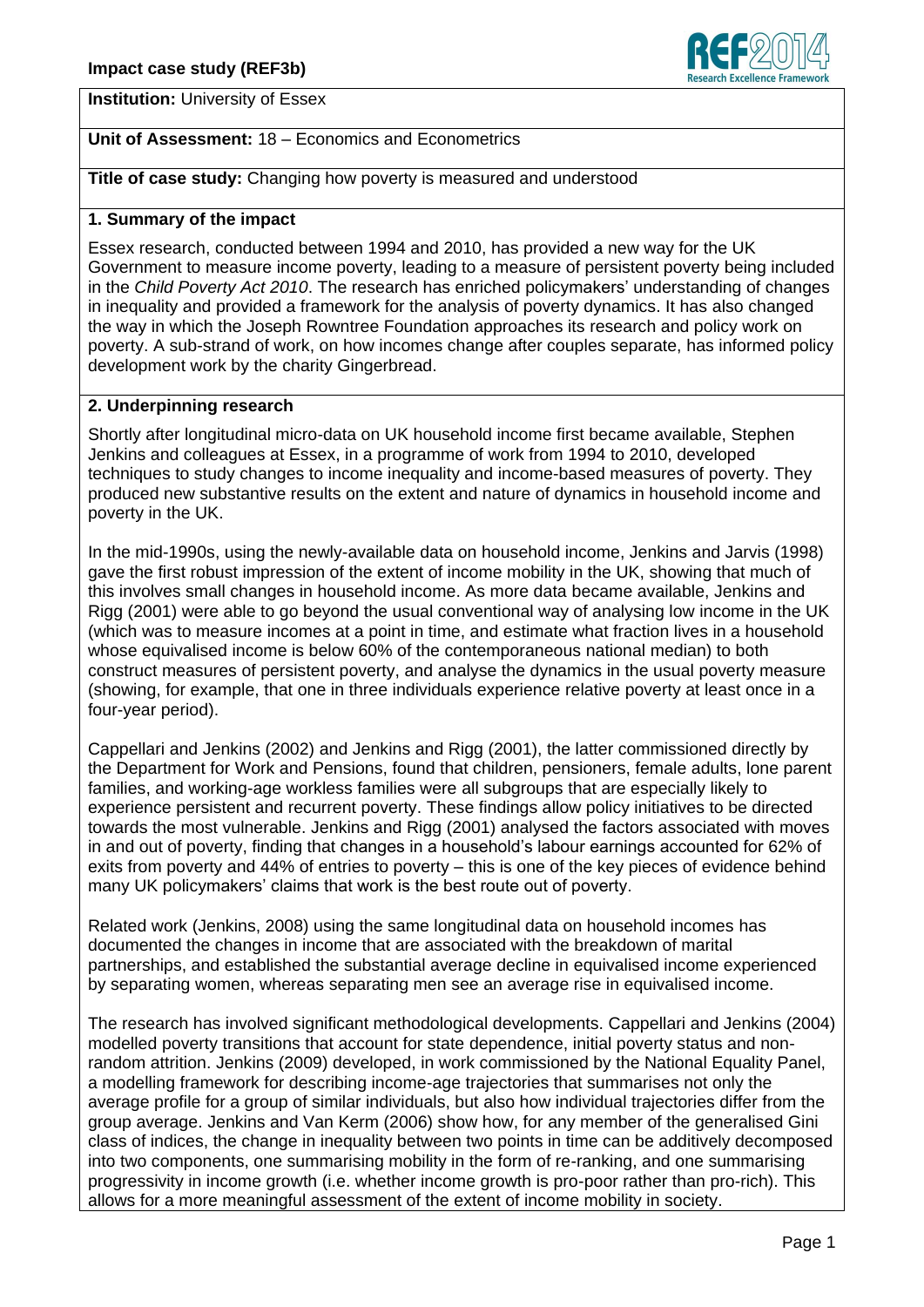

The research team included:

Stephen Jenkins, Professor, at Essex 1994 – 2010 Lorenzo Cappellari, Nuffield Career Development Fellow, at Essex 2000 – 2001 Francesco Devicienti, Research Officer, at Essex 1999 – 2001 Sarah Jarvis, Senior Research Officer, at Essex 1995 – 1999 John Rigg, Senior Research Officer, at Essex 1999 – 2002

# **3. References to the research**

Jenkins, S. P. and S. Jarvis (1998) How much income mobility is there in Britain? *Economic Journal*, 108 (447): 428–443. DOI: 10.1111/1468-0297.00296

Jenkins, S. P. and J. A. Rigg, with F. Devicienti (2001) *The dynamics of poverty in Britain*. DWP Research Report 157. ISBN 1841234176

Cappellari, L. and S. P. Jenkins (2002) Who stays poor? Who becomes poor? *Economic Journal* 112 (478): C60–C67. DOI: 10.1111/1468-0297.00028

Cappellari, L. and S. P. Jenkins (2004) Modelling low income transitions. *Journal of Applied Econometrics*, 19 (5): 593–610. DOI: 10.1002/jae.778

Jenkins, S. P. and P. Van Kerm (2006) Trends in income inequality, pro-poor income growth and income mobility. *Oxford Economic Papers* 58 (3): 531–548. DOI: 10.1093/oep/gpl014

Jenkins, S. P. (2008) Marital Splits and Income Changes over the Longer Term. ISER Working Paper, No. 2008-07, Colchester: University of Essex. <https://www.iser.essex.ac.uk/publications/working-papers/iser/2008-07.pdf>

Jenkins, S. P. (2009) Spaghetti Unravelled: a model-based description of differences in incomeage trajectories. ISER Working Paper, 2009-30, University of Essex, Colchester, UK. <https://www.iser.essex.ac.uk/publications/working-papers/iser/2009-30.pdf> (Later published as chapter 7 of Jenkins, S.P., 2011, *Changing fortunes: income mobility and poverty dynamics in Britain*, Oxford: OUP. ISBN 0199226431)

# **Research funding**

The research was supported by the following grants (total £3,552,538):

Jenkins, S. P. *Earnings and income mobility in Britain*. The Nuffield Foundation, 01.10.00 to 30.09.03, £88,972.

Jenkins, S. P. and M. Francesconi, *BHPS Analysis: the dynamics of poverty*. Department of Social Security, 01.12.00 to 31.08.01, £70,225.

Taylor, M., R. Berthoud and S. P. Jenkins, *Tracking the circumstances of those with the lowest incomes*. Social Exclusion Unit, 04.09.03 to 03.06.04, £51,725.

Gershuny, J. *ESRC Research Centre on Micro-Social Change*. ESRC, 01.10.04 to 30.09.09, £3,331,616.

Jenkins, S. P. *National Equality Panel*. Government Equality Office, 07.03.09 to 31.05.09, £10,000.

# **4. Details of the impact**

The research has contributed significantly to the UK policy debate, and the policy response, surrounding poverty and income inequality. It has done this partly by providing new empirical evidence about the nature of poverty and inequality in the UK, which has formed the basis of useful inputs for policymakers, and partly by showing the value of a longitudinal analysis of income inequality and poverty in the UK. The research has had impact on government policy and on thirdsector organisations.

**Impact on government legislation and policy**

The main impact of this research has been to fundamentally change the way in which poverty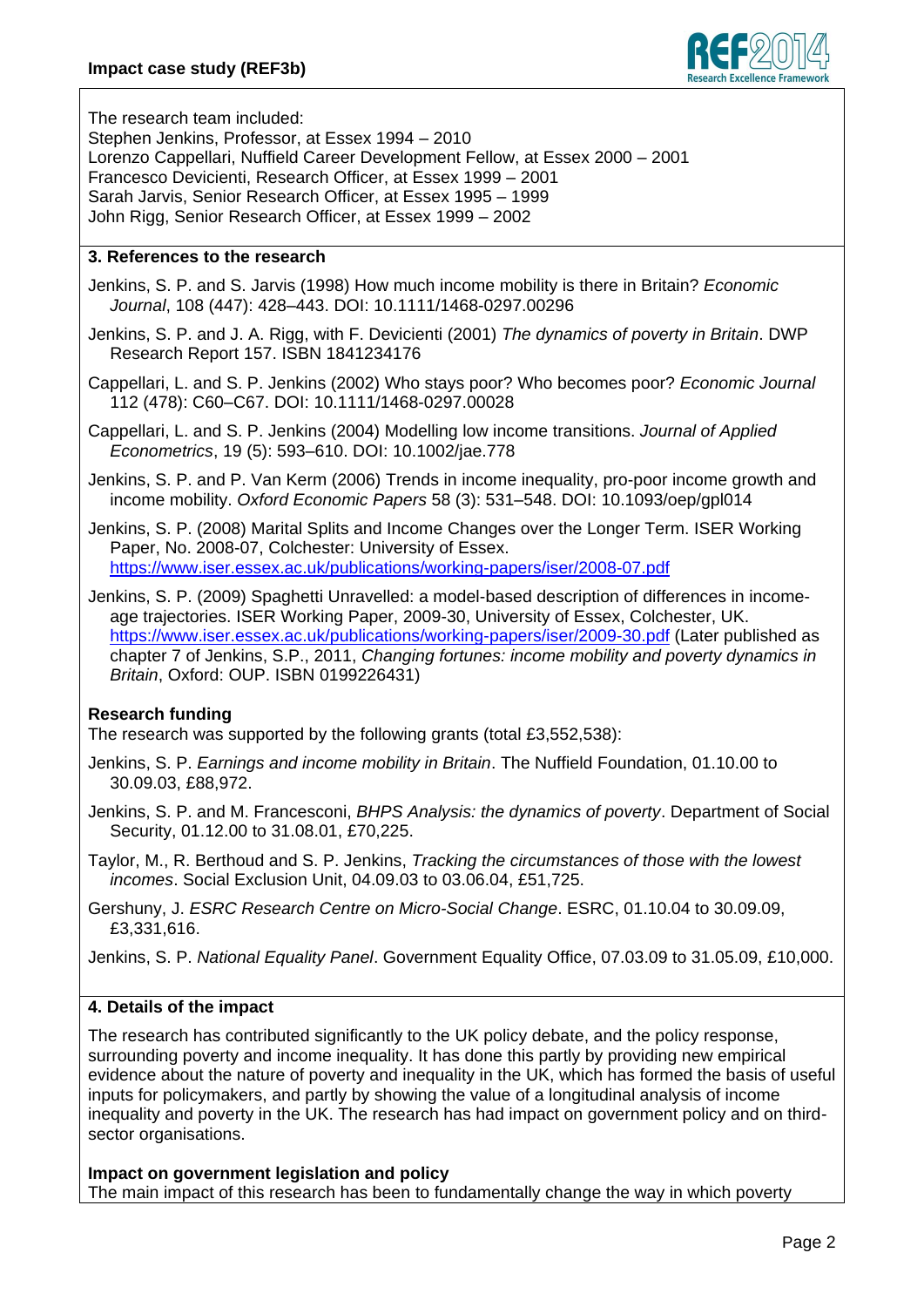

statistics are reported in Britain. Prior to this research, the annual official poverty statistics, as reported in the Department for Work and Pensions' report, Households Below Average Income (HBAI), concentrated solely on point-in-time measures of poverty and income inequality. Because of Essex research on poverty and low-income dynamics, the HBAI series now routinely produce statistics relating to income-dynamics poverty persistence and poverty transitions. The most recent example of this is the DWP's 2011 *Low-Income Dynamics* report. Section 4 of this report is on 'Transitions into and out of Low Income' and explicitly states that the methodology used is that developed by Jenkins and Rigg (2001) [corroborating source 1].

As a direct consequence of the change to the HBAI reports, a measure of persistent poverty now forms one of the four statutory measures of child poverty named in the *Child Poverty Act 2010*, against which future governments have to report progress [corroborating source 2]. Before bringing forward the Bill, the previous government consulted on how they should define and measure child poverty, and the consultation document [3] refers to research by Jenkins and Rigg (2001). These sorts of statistics continue to inform policymaking at the highest level: Figure 1.3 of the Cabinet Office's 2010 *State of the nation* report—a document which represents the current government's overall approach to poverty and disadvantage—cites statistics on persistent poverty [4]. This impact was generated largely through the academic outputs in Section 3, but also through writing reports for government departments and publishing more accessible versions of academic findings.

Essex research informed the work of the National Equality Panel (NEP), which was established by the Labour government in 2008 to identify the extent and depth of inequality in Britain. The NEP's final report, *An anatomy of economic inequality in the UK*, identified a range of deep-seated and systematic differences between social groups across many dimensions of life, and it has attracted a great deal of policy and media attention (over 400 items of media coverage since January 2010). Stephen Jenkins was a member of the NEP, and his work directly influenced the panel's thinking through Jenkins (2009), which was commissioned to support the panel's deliberations. The final report makes extensive reference to Jenkins' research [5].

# **Impact on the third sector**

The research has also had significant impact on the way in which charitable organisations understand poverty. Essex research has been used extensively by The Joseph Rowntree Foundation (JRF), which has stated:

"The way that JRF approaches poverty (as outlined for example in its strategic plan and new programme to develop anti-poverty strategies) is informed by research undertaken by Stephen Jenkins while he was at the University of Essex Institute for Social and Economic Research… A clear thread of Stephen's work can be seen within JRF thinking on poverty over the last decade, influencing two major reviews and at least five separate programmes of research" [6].

The JRF's programme on 'recurrent poverty' was informed by Essex research, which is demonstrated by the very concept being drawn from Jenkins' work [5] and the final summary report in 2010 [7] directly referencing Jenkins and Rigg (2001). This review then fed into a further JRF programme on the future of the UK labour market, which again draws heavily on the dynamic approach to poverty developed at Essex [6]. Furthermore, the JRF's strategic plan states that one of its aims is to "equip policy-makers around the UK to understand the complex causes and dynamics of poverty, including how it relates to ethnicity, disability and ill-health across the age range" [8] [6]. A JRF programme called 'Anti-poverty strategies for the UK', which began in 2012, reflects these strategic aims and has as its core principle the ideas that poverty is dynamic and should be understood over the life-course [6].

Jenkins' work on income-changes after divorce has provided evidence on the link between single parenthood and poverty, which has been central to policy development work by the charity Gingerbread, which represents lone parents: